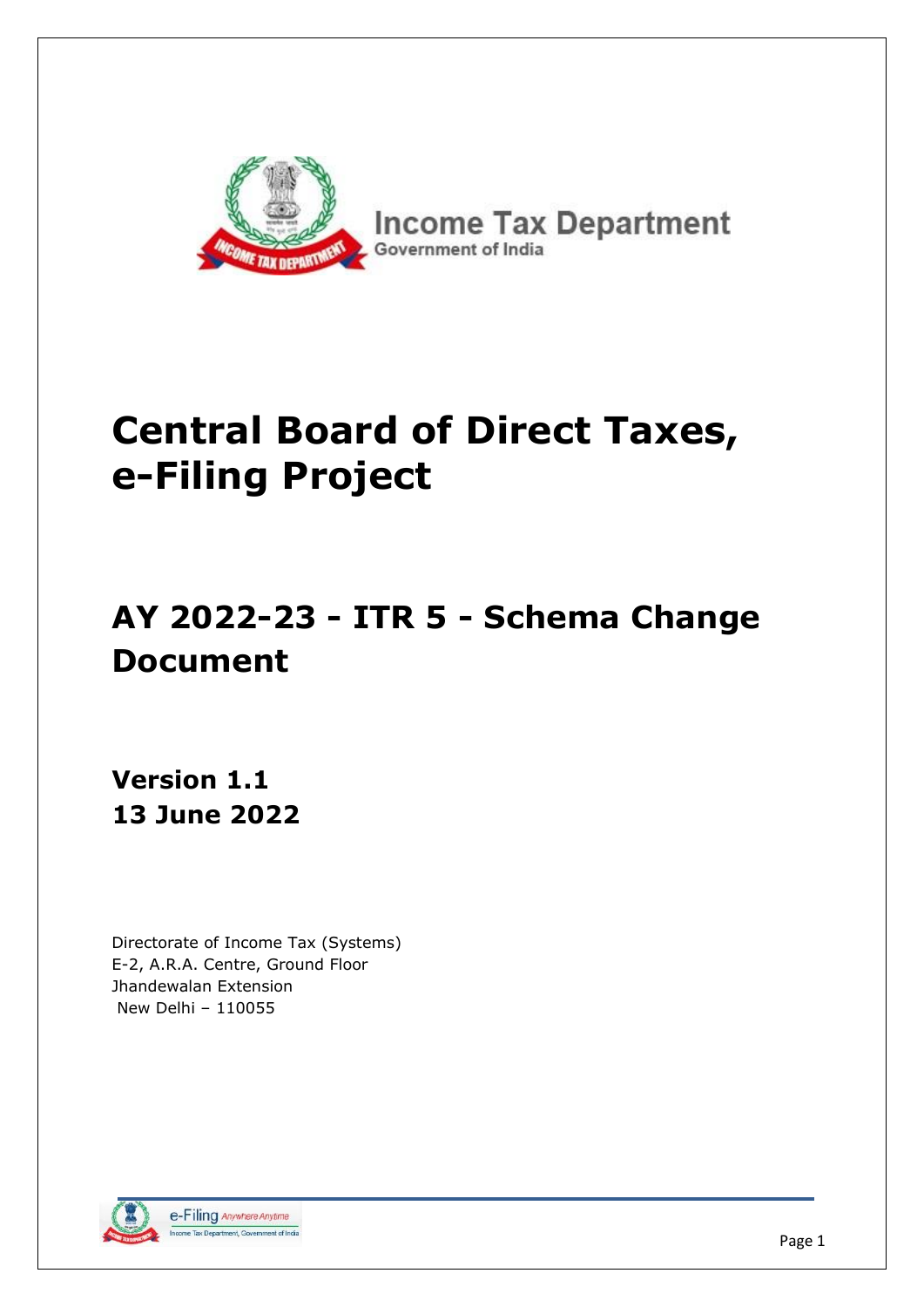## **Document Revision List**

**Document Name:** 'ITR 5 Schema Changes for AY 2022-23'

Version Number: 1.1

## **Revision Details**

| <b>Version No.</b> | <b>Revision Date</b> | <b>Revision Description</b> | <b>Page Number</b> |
|--------------------|----------------------|-----------------------------|--------------------|
| 1.1                | 13 June 2022         | Refer Section 2.1           |                    |
| 1.0                | 08 April 2022        | Initial Release             | ΝA                 |

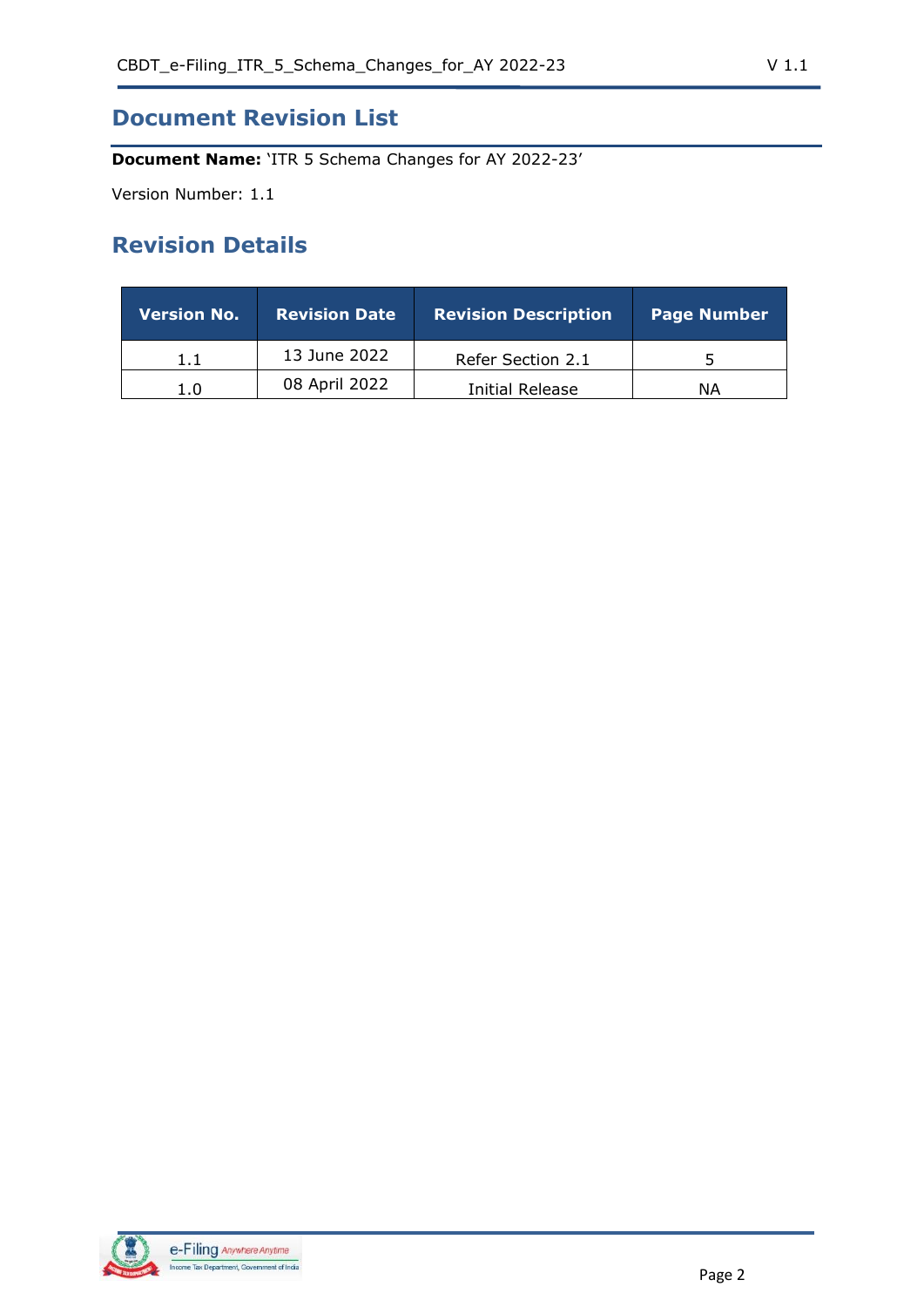# **Contents**

| 2.1 Schema changes as on $13th$ June, 2022 to the Original Schema |  |
|-------------------------------------------------------------------|--|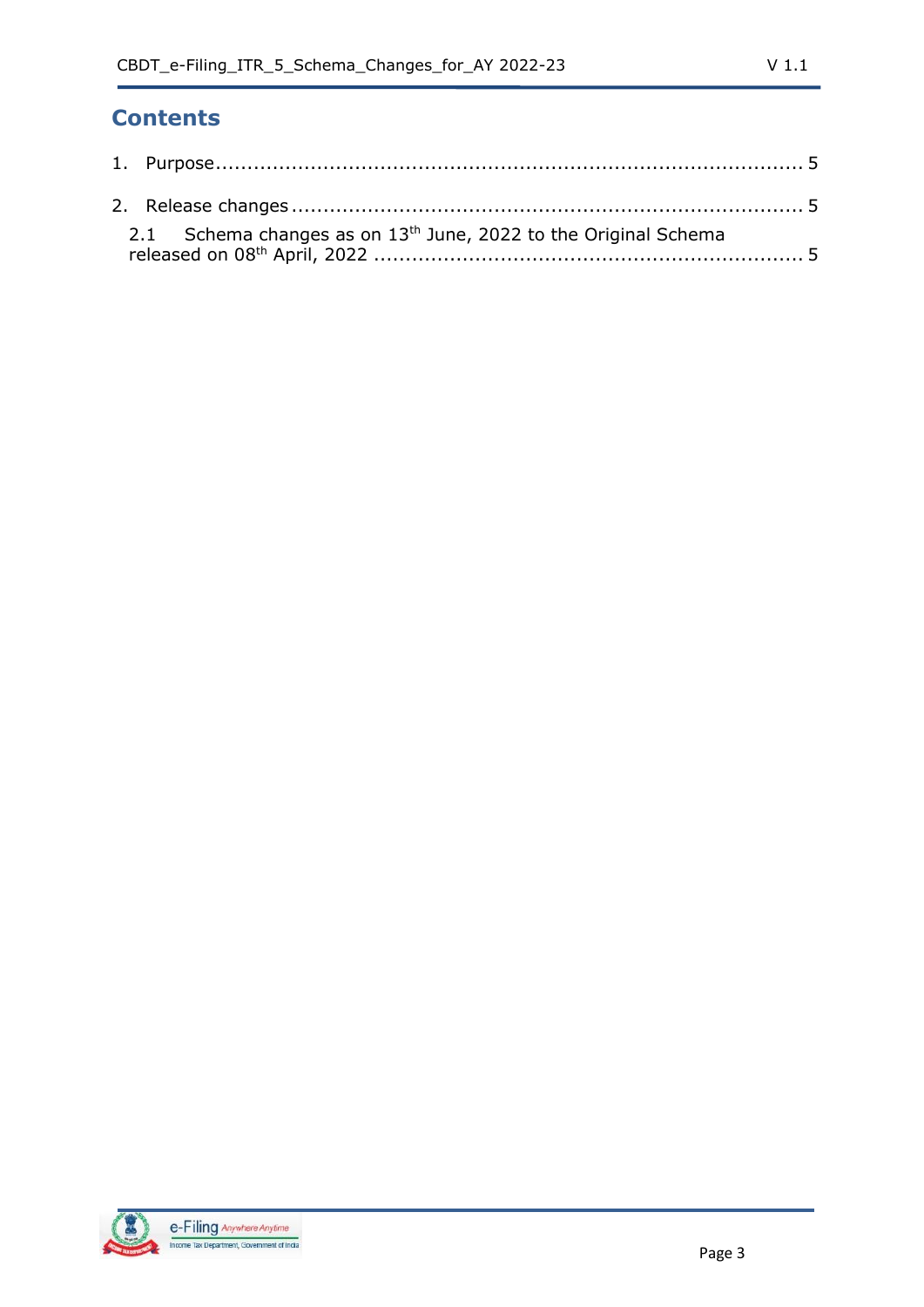# **List of Tables**